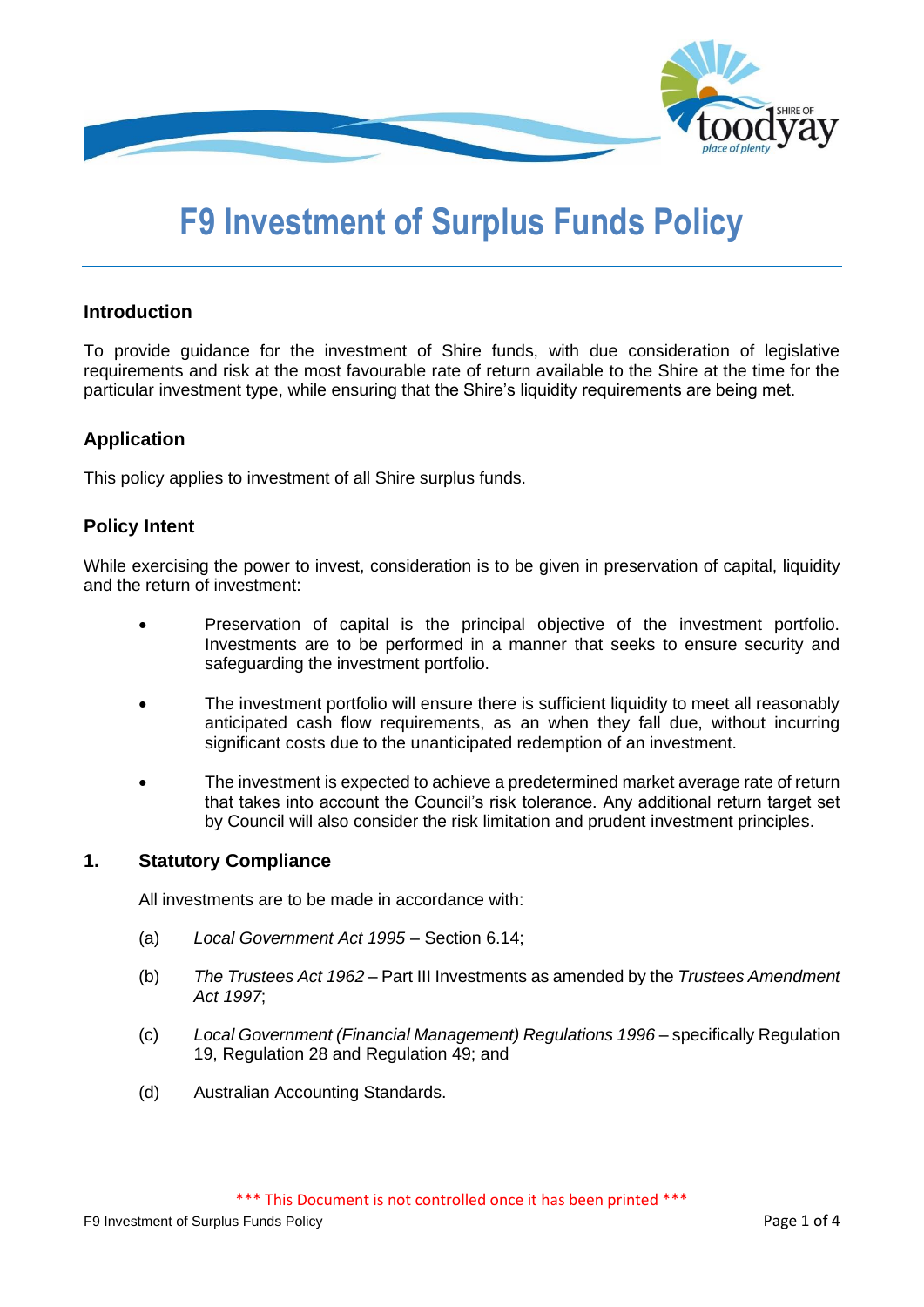# **2. Authorised Institutions**

Investments may only be made with an authorised institution. An **Authorised Institution** is defined as:

- (a) An authorised deposit taking institution as defined in the *Banking Act 1959* (Commonwealth) Section 5; or
- (b) The Western Australian Treasury Corporation (WATC) established by *The Western Australian Treasury Corporation Act* 1986 for a term not exceeding twelve months; or
- (c) Bonds that are guaranteed by the Commonwealth Government or a State or Territory and which have a term not exceeding three months.

## **3. Authorised Investments**

The only types of authorised investments under *Local Government Act 1995* Section 6.14(1), and *Local Government (Financial Management) Regulations* 1996 – Regulation 19C, are as follows:

- a) an authorised deposit-taking institution as defined in the *[Banking](http://www.austlii.edu.au/au/legis/cth/consol_act/ba195972/)  Act [1959](http://www.austlii.edu.au/au/legis/cth/consol_act/ba195972/)* (Commonwealth) section 5; or
- b) the Western Australian Treasury Corporation established by the *Western Australian Treasury Corporation Act 1986*

Authorised Investments shall be limited to Australian currency denominated.

#### **4. Prohibited Investments**

When investing money under *Local Government Act 1995* Section 6.14(1), and *Local Government (Financial Management) Regulations 1996* – Regulation 19C, a local government may not do any of the following:

- (a) Deposit with an institution other than an Authorised Institution;
- (b) Deposit for a fixed term of more than three years;
- (c) Invest in Bonds that are not guaranteed by the Commonwealth Government or a State or Territory Government;
- (d) Invest in Bonds with a term to maturity greater than three years; and
- (e) Make foreign currency investments.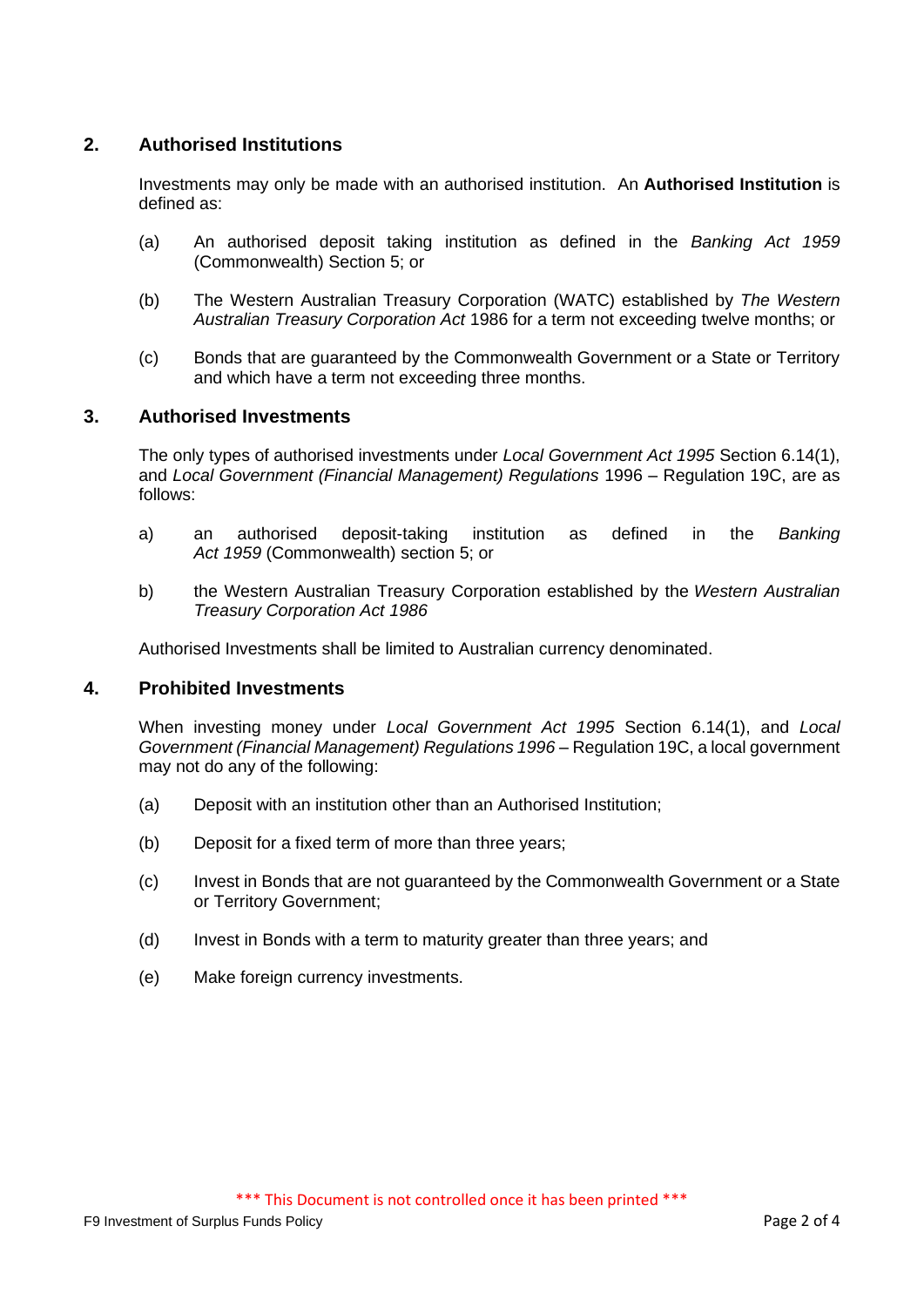# **5. Risk Profile**

Whilst the investments made in accordance with the *Local Government Act 1995*, the *Local Government (Financial Management) Regulations 1996* and Part III of the *Trustees Act 1962* are inherently low risk, when exercising the power of investment, the following principles are also to be given due consideration:

- (a) The purpose of the investment, and its needs together with the circumstances;
- (b) The nature of and the risk associated with the different investments;
- (c) The need to maintain the real value of capital and income;
- (d) The risk of capital loss or income loss;
- (e) The likely return and the timing of that return;
- (f) The liquidity and the marketability of the proposed investment during, and at the determination of the term of, the proposed investment;
- (g) The aggregate value of the investment;
- (h) The likelihood of inflation affecting the value of the proposed investment;
- (i) The costs (including commissions, fees, charges and duties payable) of making the proposed investment; and
- (j) The ethicality and reputation risk of the investment.

## **6. Delegation of Authority**

Authority of the implementation of this Policy is delegated by Council to the Chief Executive Officer (CEO) in accordance with the *Local Government Act 1995*. The CEO may in turn delegate the day-to-day management of Council's investments to the Manager Corporate & Community Services and/or Manager Finance.

## **7. Prudent Person Standard**

Investments will be managed with the care, diligence and skill that a prudent person would exercise. Officers are to manage the investment portfolios to safeguard the portfolios in accordance with the intent and objectives of this Policy and not for speculative purposes.

## **8. Reporting**

A report on the investments will be included in the Monthly Financial Statements presented to the Council. This will include the following details:

- (a) Name of institution where investment is lodged;
- (b) Amount of funds invested;
- (c) Interest rate on investment; and
- (d) Date of maturity of investment.